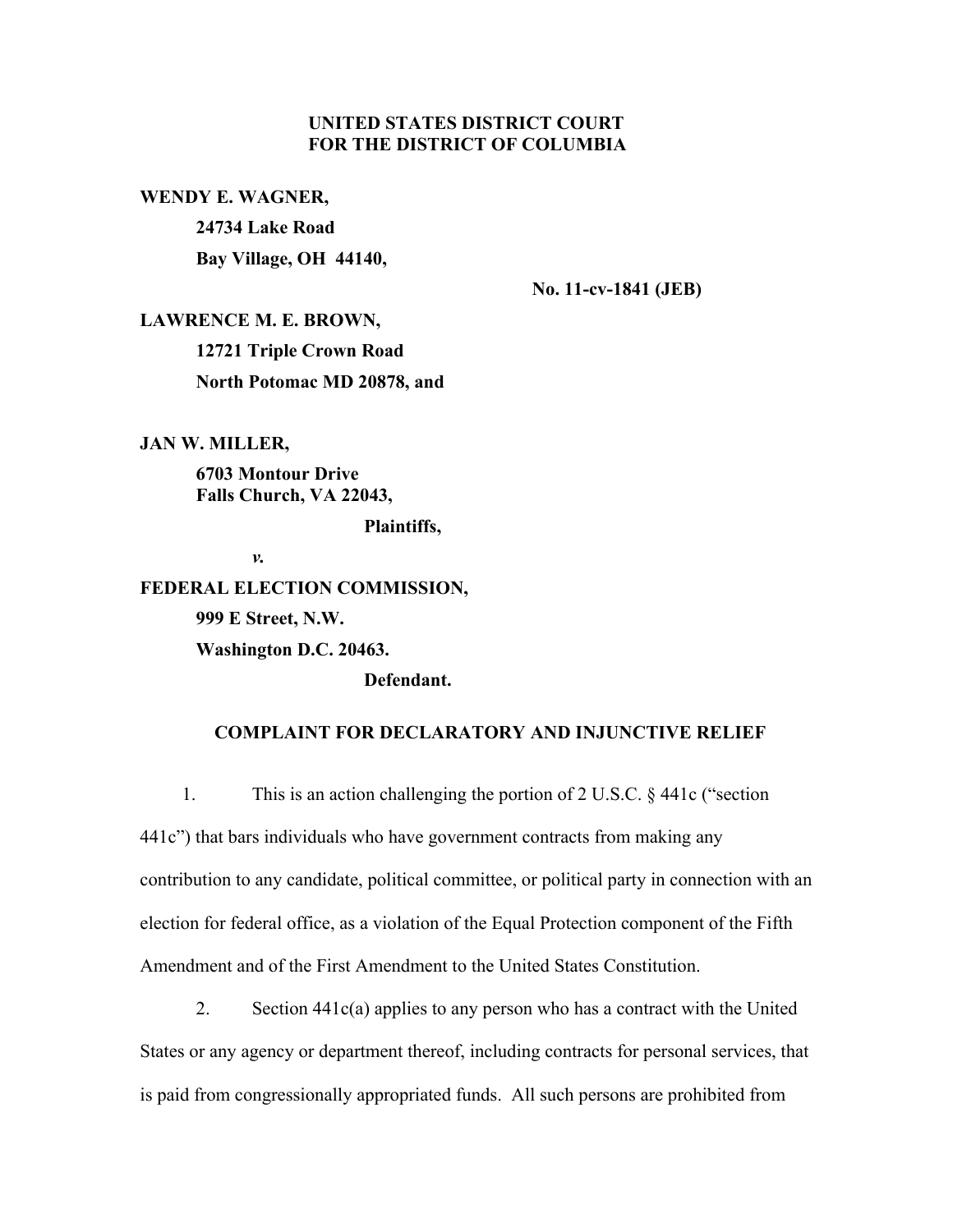making any contribution "to any political party, committee, or candidate for public office or to any person for any political purpose or use." Read literally, these prohibitions might apply to contributions to state, local, and federal elections, but the defendant Federal Election Commission ("FEC"), the federal agency responsible for enforcing section 441c, has construed it to apply only to federal elections. 11 C.F.R. § 115.2(a). A violation of section 441c is a felony and, depending on the amount of the unlawful contribution, can result in the imposition of a sentence of up to five years in prison, or a fine of \$5000, or both. 2 U.S.C.  $\S$  437g(d)(1)(A).

#### **JURISDICTION**

3. Congress enacted the predecessor of 2 U.S.C. § 441c in 1940, and it was codified (with minor modifications) as 2 U.S.C. § 611 of the Federal Election Campaign Act of 1972 ("FECA"). It was subsequently amended in 1976 by the addition of subsections (b) and (c), at which time the three subsections were re-designated as section 441c by section 322 of Public Law 94-283 (1976).

4. Each of the plaintiffs is an individual eligible to vote in the 2012 election for President of the United States. Because this is a constitutional challenge to section 441c, a provision of FECA, this Court has jurisdiction over the case under 28 U.S.C. § 1331 and 2 U.S.C. § 437h, but only to make necessary findings of fact and then to certify the constitutional issues in the case immediately to the United States Court of Appeals for the District of Columbia Circuit to be heard by that Court en banc.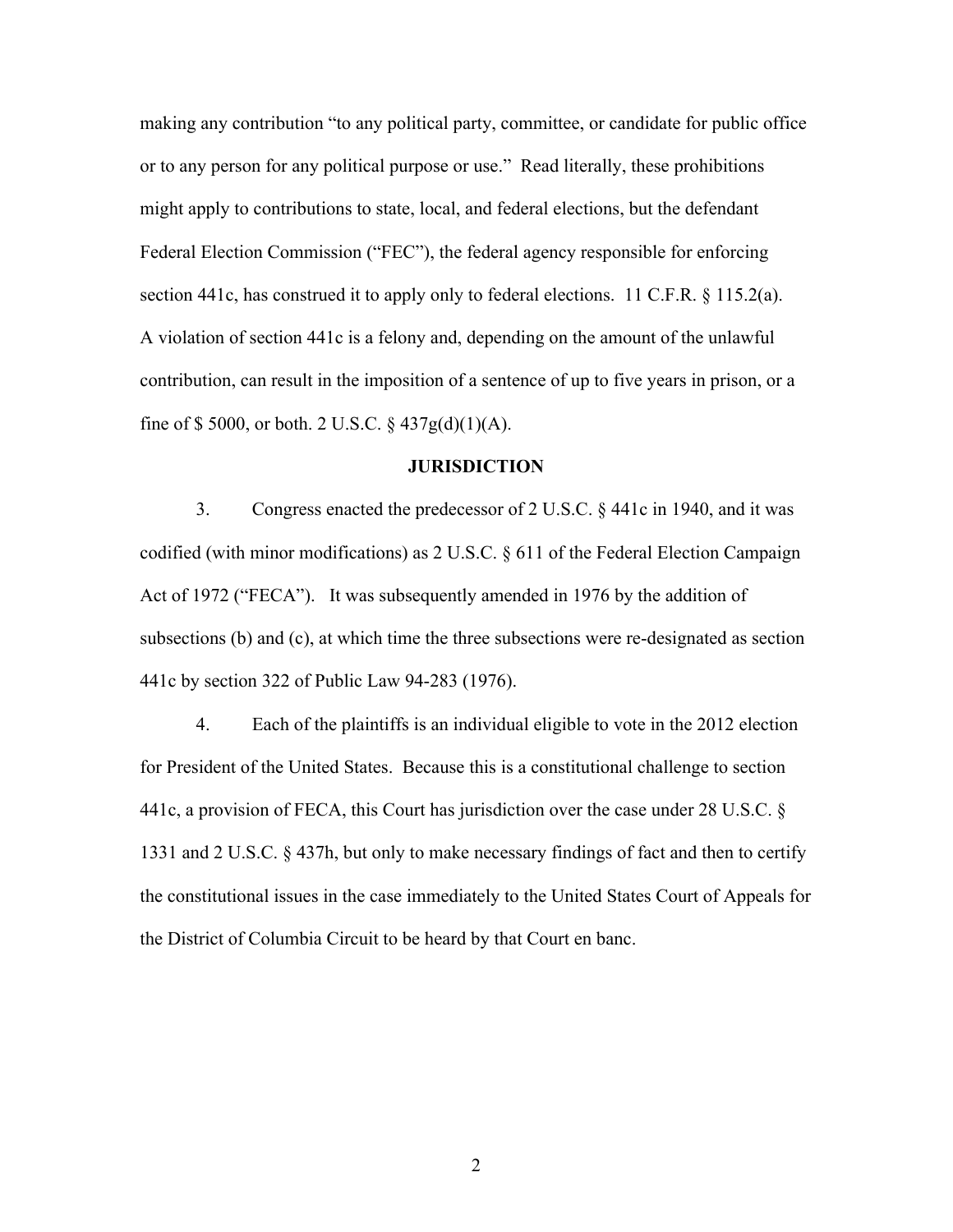#### **PLAINTIFFS**

5. Plaintiff Wendy E. Wagner is the Joe A. Worsham Centennial Professor of Law at the University of Texas Law School. Her field of expertise is the law-science interface in environmental law. She currently has a contract with the Administrative Conference of the United States ("ACUS"), an agency of the United States, for which she is being paid \$12,000 from congressionally appropriated funds. Under her contract, she is to prepare a report and recommendations on potential improvements in the use of science by administrative agencies in rulemaking, adjudication, and/or other agency functions. With her husband Michael Walker, plaintiff Wagner has in the past made contributions to candidates, political parties, and political committees in connection with federal elections, and would like to be able to do so during the period that she is a government contractor, subject to the limitations applicable to all individuals who wish to make contributions in connection with federal elections. However, she is barred by section 441c from making any contribution in connection with a federal election because she is a paid government contractor, and she is unwilling to make any such contribution absent a court order authorizing her to do so.

6. Plaintiff Lawrence M. E. Brown has a long-term continuing contractual relationship, which began in October 2006, to perform personal services as a human resources adviser for the United States Agency for International Development ("USAID), an agency of the United States. At present there are about 700 individuals with similar personal services contracts with USAID, approximately one-third of whom work in Washington DC, with the remainder working overseas at USAID missions. Most of them, including plaintiff Brown, regularly work in the same offices with federal officers and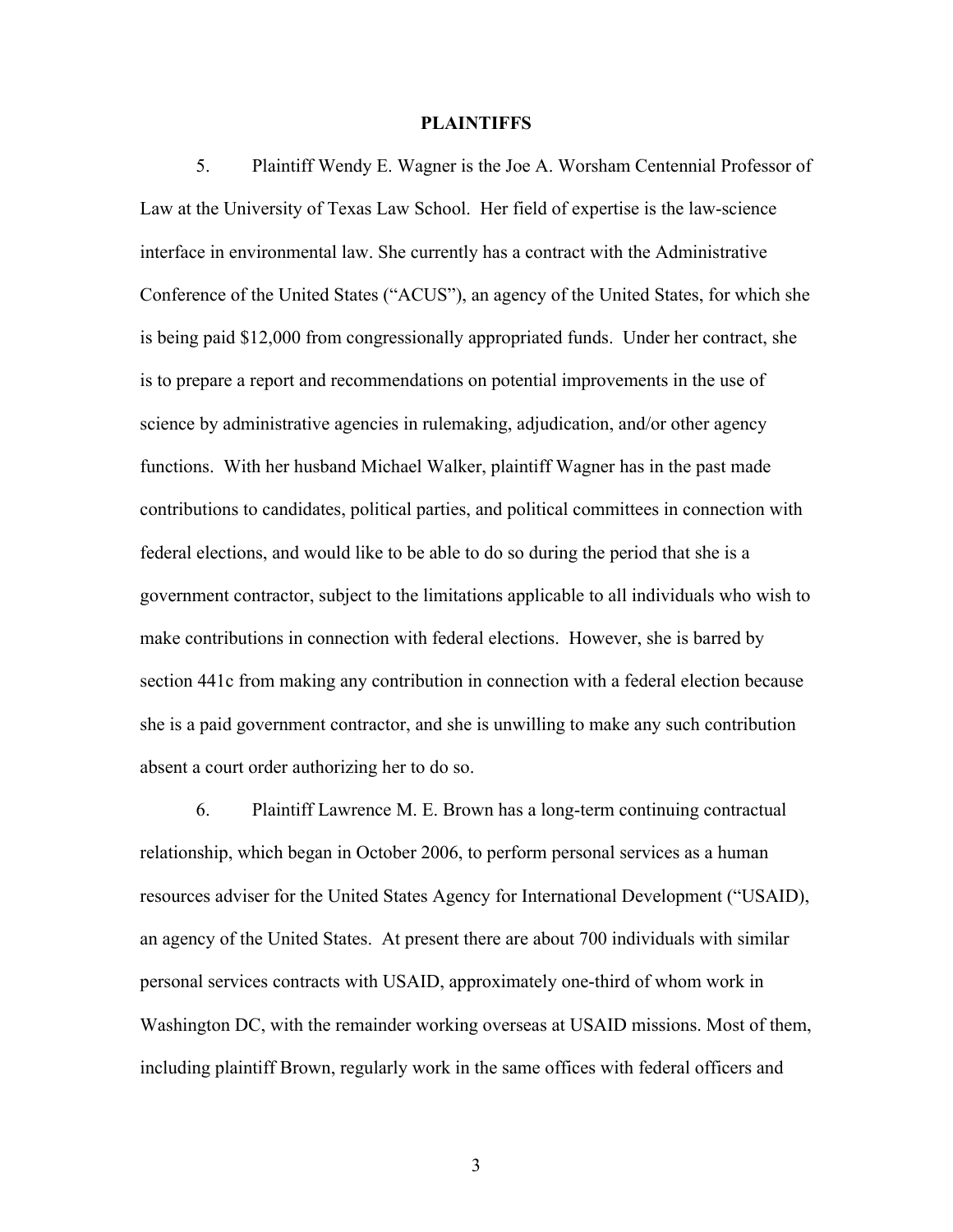employees, often working on the same or similar projects. Like many other USAID consultants, plaintiff Brown formerly was a federal employee, having worked for USAID for 24 years**.** His current rate of pay is \$598.08 per day (\$74.76 an hour), which is paid from congressionally appropriated funds, and his contract runs from October 1, 2011, through September 30, 2013, renewable by the agency for up to three additional years.

7. Before he became a contractor with USAID, including while he was a federal employee, plaintiff Brown made contributions to candidates, political committees, and/or political parties in connection with federal elections. He would like to be able to make such contributions during the period that he is a government contractor, subject to the limitations applicable to all individuals who wish to make contributions in connection with federal elections, but he is unwilling to make any such contribution absent a court order authorizing him to do so. In August 2008, plaintiff Brown requested an advisory opinion from the defendant, asking that he be treated as an employee and hence not subject to the absolute ban in section 441c. By letter dated October 14, 2008, defendant advised plaintiff Brown in AO 2008-11 that, because he was not an employee, he was subject to the ban under section 441c, and thus he is barred by section 441c from making any contribution in connection with a federal election because he is a paid government contractor. The Advisory Opinion also stated that the prohibition applies to all funds under plaintiff Brown's dominion or control, even where the source of the funds is not a government contract.

8. Plaintiff Jan W. Miller is a lawyer and has a personal services consulting contract with USAID that runs until June 26, 2016, under which he is paid from congressionally appropriated funds. His current rate of pay is \$155,550 per year on a full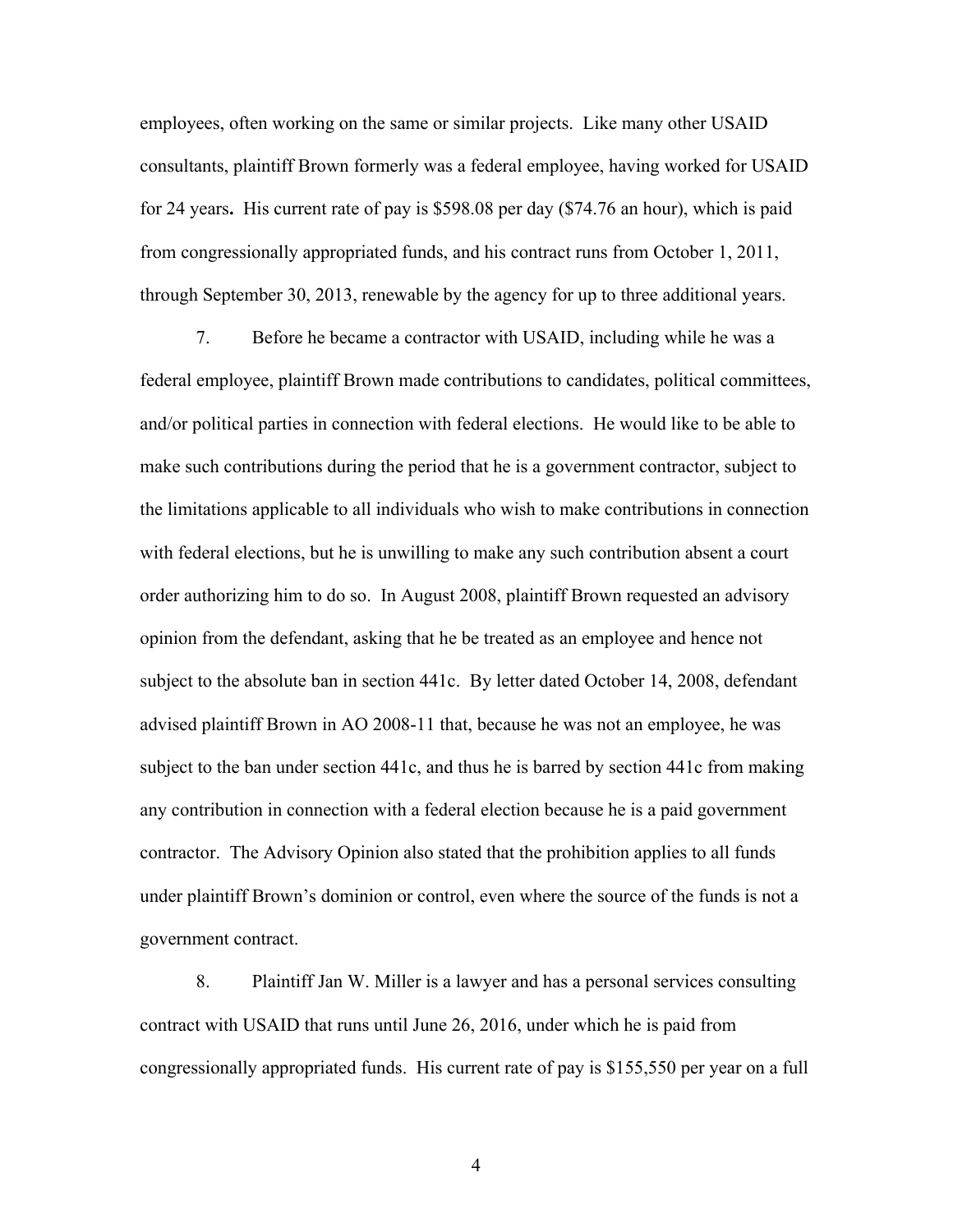time basis although he works only part time for USAID. Like many other USAID consultants, plaintiff Miller formerly was a federal employee, having worked as a civil servant with USAID and its predecessor from 1972 until he retired in 2003. Before he became a contractor with USAID, there was no law precluding him from making contributions in connection with federal elections. Plaintiff Miller is also a part-time employee of the Peace Corps, and as such section 441c does not apply to him and does not preclude him from making contributions in connection with federal elections. Plaintiff Miller would like to be able to make contributions in connection with federal elections during the period that he is a government contractor, subject to the limitations applicable to all individuals that wish to make contributions in connection with federal elections. However, because of his contract with USAID, section 441c bars him from making any such contributions, and he is unwilling to make any such contribution absent a court order authorizing him to do so.

### **FACTS**

9. The ban in section  $441c(a)$  on contributions by individuals who have contracts with the government does not apply to other persons similarly situated, as set forth in paragraphs 10-13 below.

10. Officers and employees of the federal government are generally permitted to make contributions in connection with elections for federal offices unless "the person receiving such contribution is the employer or employing authority of the person making the contribution." 18 U.S.C. § 603.

11. Under many government contracts, including those held by plaintiffs, individual contractors work side by side with federal officers and employees, often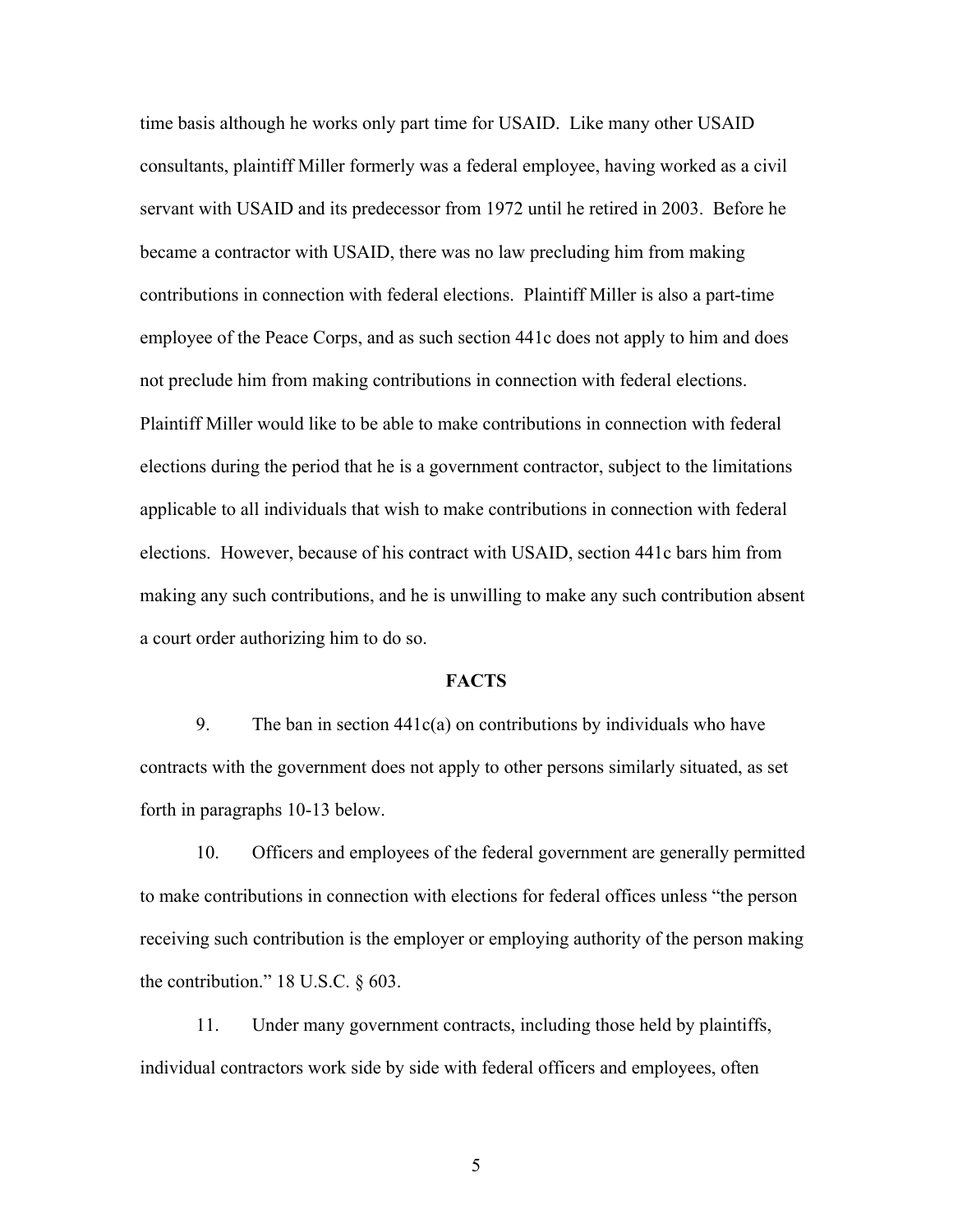performing similar duties and tasks. Because the limitation in 18 U.S.C. § 603 is much more narrowly tailored than the ban in section 441c, and applies only to contributions that are received by a limited group of persons, plaintiffs are not treated equally with federal officers and employees, including those with whom they work directly and who perform identical or similar duties.

12. Section 441c(a) applies to corporations as well as to individuals who have government contracts. However, with limited exceptions not applicable here, subsection (b) allows "the establishment or administration of, or the solicitation of contributions to, any separate segregated fund by any corporation, labor organization, membership organization, cooperative, or corporation without capital stock for the purpose of influencing the nomination for election, or election, of any person to Federal office." Thus, corporations, but not individuals, may establish and pay for the administration of separately segregated funds, which are a subset of entities known as political committees that are permitted to make contributions that individual contractors such as plaintiffs cannot make. Such corporate political funds must bear the name of the corporate contractor and may be managed by corporate officers, including those who may have negotiated a contract for their corporation with an agency of the United States and/or have responsibilities for providing the goods or services specified in such contract.

13. In 11 C.F.R. § 115.6, the FEC has (correctly) interpreted section 441c not to apply to contributions by officers, employees, and/or stockholders of a corporation that has a government contract. As a result, the president of a corporation with a multibillion dollar defense contract may make contributions in connection with federal elections that plaintiffs are barred from making by section 441c. Moreover, even the president and sole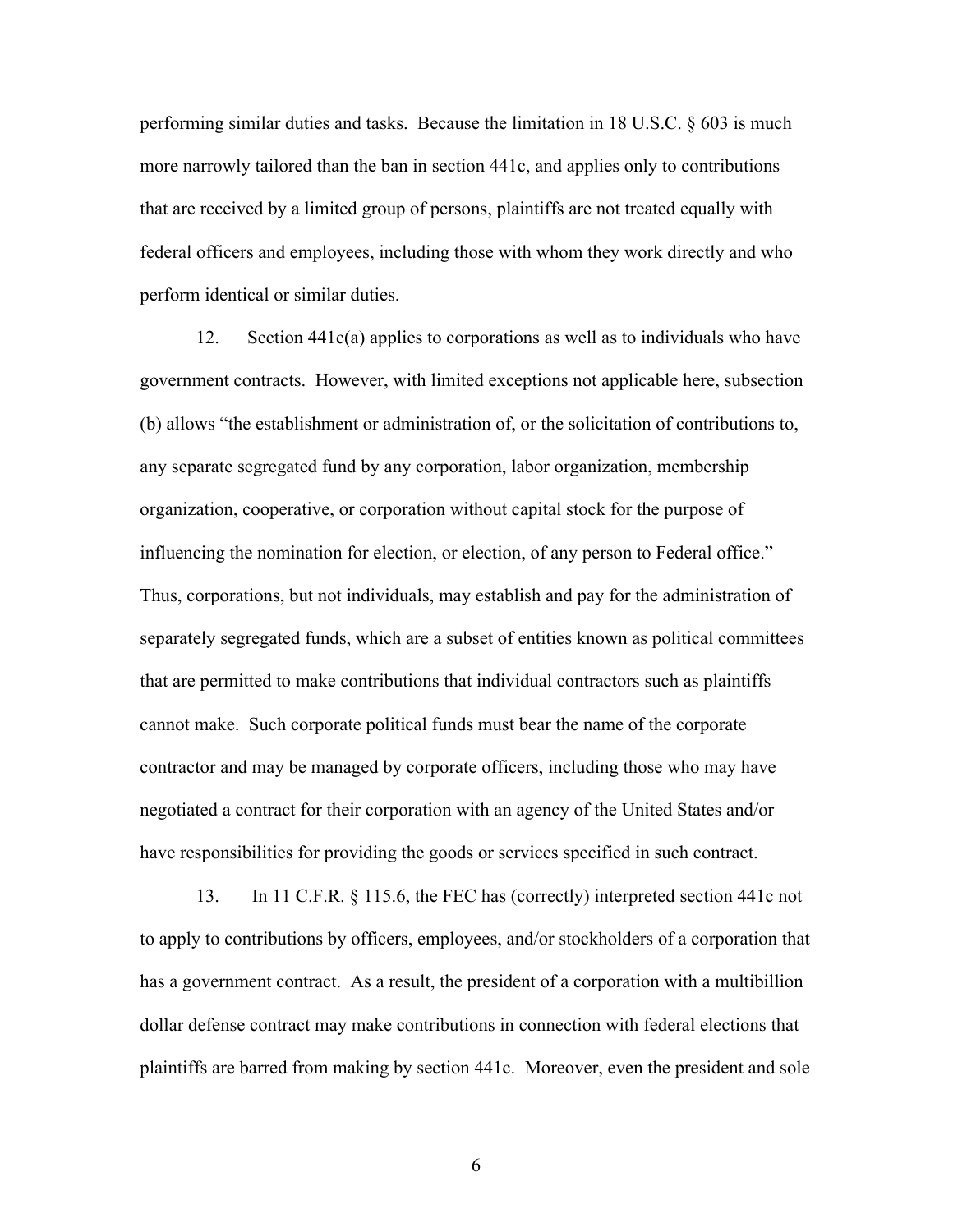stockholder of a corporation that bears the name of the president and provides personal services to a federal agency similar to those provided by plaintiffs, is permitted to make contributions in connection with federal elections that plaintiffs are barred from making. Furthermore, those contributions can be made using money that was earned by the corporation from a government contract and paid as salary and/or dividends to the corporate officer, employee, and/or stockholder making the contribution.

14. Under the Constitution and laws of the United States, the only federal officers that are elected are the President and Vice President, Members of the House of Representatives, United States Senators, and Delegates or Resident Commissioners to the Congress. Pursuant to 48 C.F.R.  $\S1.601(a)$ , the heads of all federal agencies are vested with contracting authority, and none of the heads of the agencies for which plaintiffs work is an elected federal officer. Moreover, none of the contracts held by plaintiffs that subject them to section 441c were negotiated or signed by, or are being implemented by, any person who is an elected federal officer, nor is any such elected officer the employer or employing authority of any plaintiff.

#### **FIRST CAUSE OF ACTION – VIOLATION OF EQUAL PROTECTION**

15. The Fifth Amendment prohibits the federal government from depriving any person of life, liberty, and property without due process of law. The Supreme Court of the United States has interpreted the Fifth Amendment to include the guarantee of Equal Protection explicitly contained in the Fourteenth Amendment.

16. Because plaintiffs are not treated equally with individuals and corporations who are similarly situated with respect to their right to make contributions in connection with federal elections, the ban on contributions in section 441c as applied to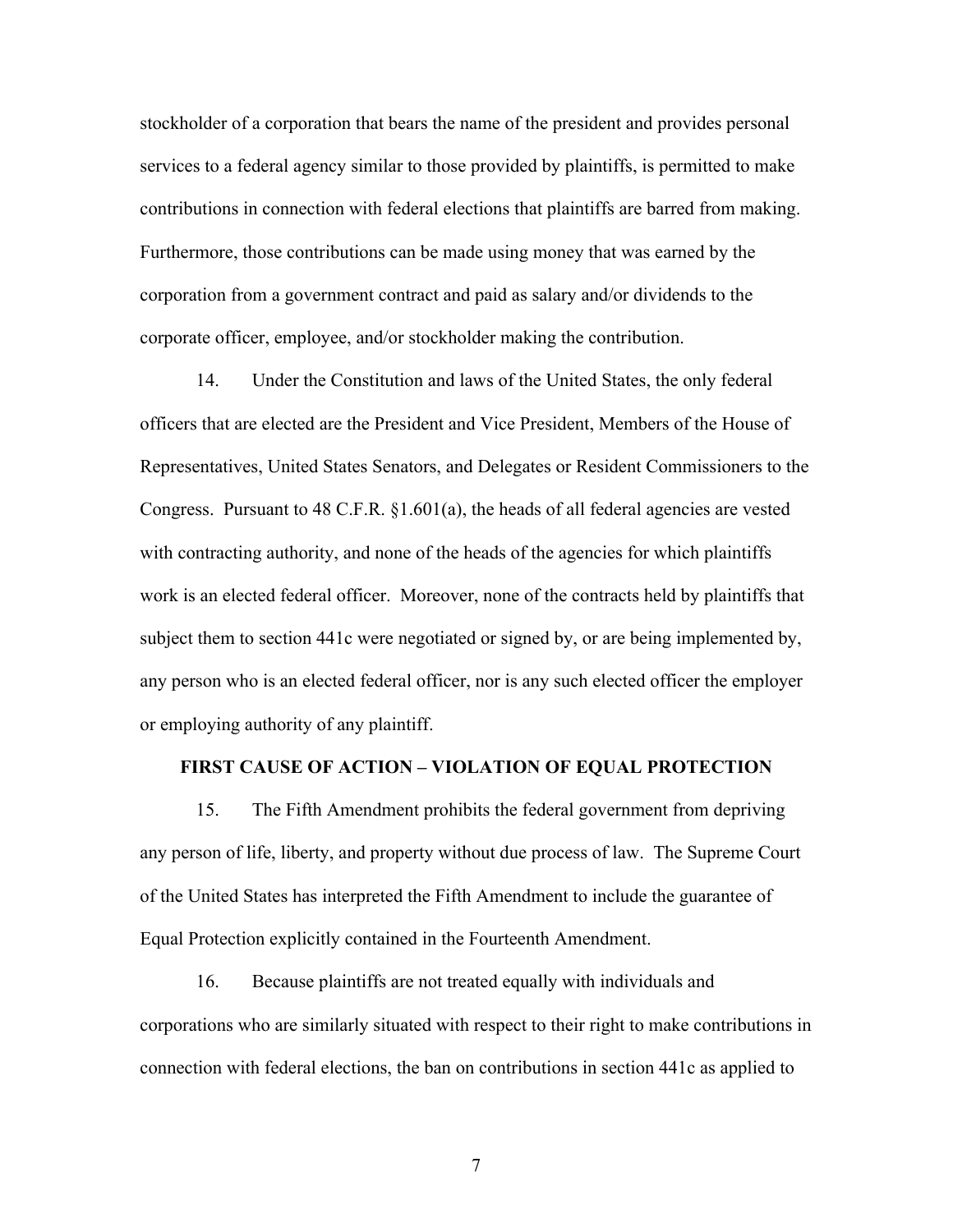individuals such as plaintiffs violates the Equal Protection guarantee of the Fifth Amendment.

## **SECOND CAUSE OF ACTION – FIRST AMENDMENT VIOLATION**

17. Because section 441c completely prohibits individuals with government contracts from making any contributions to candidates, political committees, and political parties in connection with elections for federal offices, it is unconstitutional under the First Amendment unless there is a compelling governmental interest in the ban and the ban is narrowly tailored to support that interest. Because individuals, like plaintiffs, who are government contractors are subject to the same limitations on contributions as are all other individuals, the government must show why the general limitations are not adequate to protect the government's interest in limiting contributions. There is, however, no reason that supports the ban that is applicable only to individuals such as plaintiffs who have contracts with the federal government.

18. Even if there were some justification for banning contributions by some individuals with some government contracts, on the theory that individuals seeking government contracts should not be allowed to make contributions to government officials who have the authority to enter into such contracts with them, the total ban applicable to plaintiffs is not narrowly tailored because it bans contributions to candidates who have no connection with the contracts that plaintiffs have with federal agencies. As set forth in paragraph 14 above, the persons who are authorized to contract with plaintiffs and others on behalf of their agency were not candidates for election to federal office, nor were the persons who negotiated with plaintiffs, signed plaintiffs' contracts, and/or are responsible for plaintiffs' performance under their contracts elected federal officers at the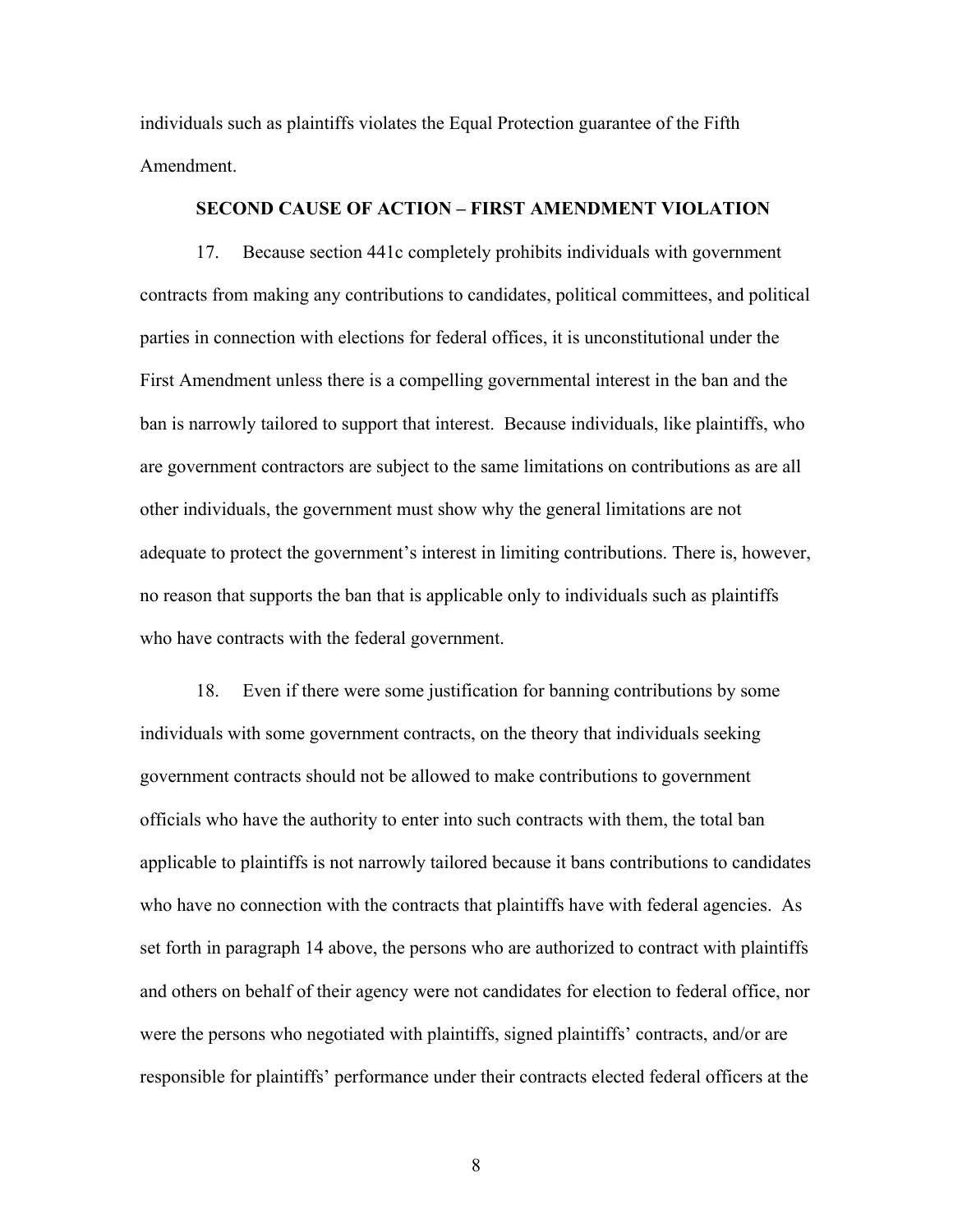time that such contracts were negotiated and signed and/or during the time that plaintiffs are performing such contracts. Moreover, plaintiffs are also barred from making contributions to candidates for election to federal office who did not and/or will not hold any federal office when their contract was negotiated and/or performed. The ban in section 441c is also applicable to contributions to political committees and political parties, but those entities have no authority to contract on behalf of any department or agency of the United States, including those with which plaintiffs have contracts.

19. Because the ban on contributions in section 441c, as applied to plaintiffs and other individuals who have contracts with the federal government, is not supported by any legitimate interest, let alone a compelling one, and because the ban is not narrowly tailored to support whatever interest might support a ban, the ban violates the First Amendment rights of plaintiffs by forbidding them from making contributions in connection with federal elections and subjecting them to criminal punishment for violating this prohibition.

### **WHEREFORE**, plaintiffs pray that the Court:

A. Immediately certify the facts as to the claims in this complaint and certify the case to the United States Court of Appeals for the District of Columbia Circuit, as provided in 2 U.S.C. § 437h;

B. Declare that 2 U.S.C. § 441c as applied to plaintiffs violates the Fifth and First Amendments to the Constitution;

C. Enjoin defendant Federal Election Commission from enforcing 2 U.S.C. § 441c against plaintiffs; and